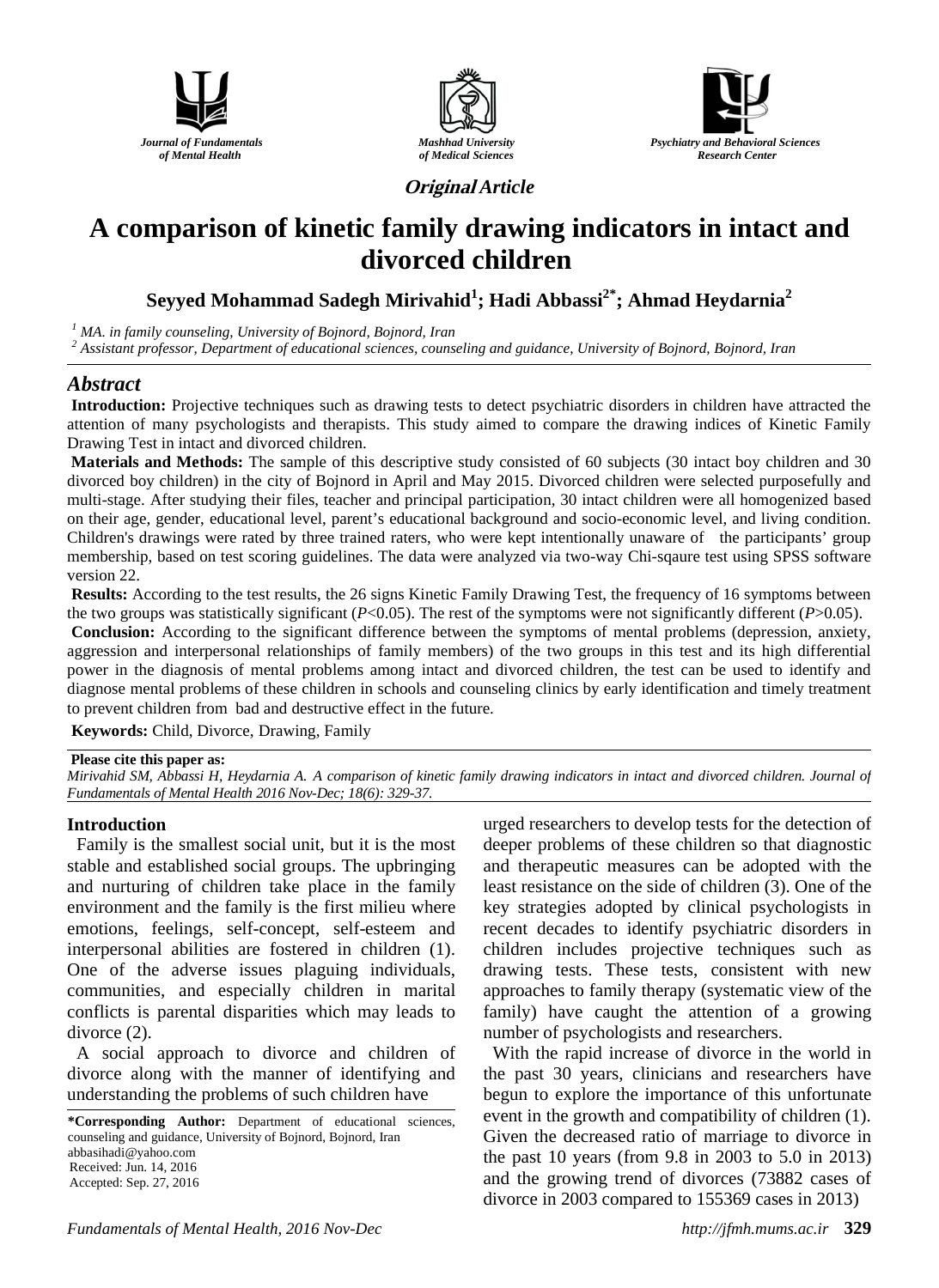in Iran (4) and its long-term and short-term adverse effects on children, clinical psychologists and family counselors are planning to adopt technical and efficient strategies to alleviate the harmful effects of divorce on parents and especially children.

For the children, family breakdown marks the end of their world. Family disputes and conflicts are among issues that not only disrupt the warm and safe family environment and threaten children's physical and mental health, but also severely undermine social order and security (5).

Among the negative effects of divorce on children are extreme sense of guilt, low socialization, severe depression, low self-confidence, criminal behaviors and physical and sexual abuse, low self-esteem, imitation of dysfunctional habits such as lying and stealing, aggression, denial, excessive anxiety, stomach pain and frequent headaches (6). The studies of researchers have demonstrated that children experiencing the death of one of their parents are more likely to deal with this issue than children who have been the victim of divorce. Some common sentiments in these children are denial and rejection, sense of loss, anxiety, incompatibility, loneliness, aggression, lack of perseverance, physical pain such as headaches, poor appetite, nausea and vomiting (7).

Clinicians and psychologists believe that with early detection and timely treatment, many childhood disorders can be resolved and their adverse and destructive influence in the future of children can be largely hampered. However, as the techniques of discovering many internal problems and disorders in children, especially the unconscious ones, are mainly based on questionnaires designed for parents and teachers or clinical interviews and other objective methods, they are unable to provide comprehensive information to therapists. Researchers argue that a simple interview with a child can never unravel his/her clear and true feelings toward family, for children, being aware of the investigative intentions of adults, uses techniques like silence, lying or irrelevant statements as a means of self-defense (8). Therefore, in recent years, a host of psychologists and therapists have utilized projective techniques to identify these disorders, claiming that the effectiveness of projective techniques in detecting internal and unconscious disorders of children is greater than other diagnostic methods (9-14).

One of the useful and effective methods of projection that has attracted the attention of many experts is drawing tests. Using various drawing instructions, clients can illustrate both conscious

perceptions and portray unconscious emotions (15). For years, psychologists have been under the assumption that children's drawings are outcomes of meta-cognitive and perceptual-motor aspects that are created based on emotions so that children's drawings, as a work of art, are of significant value in terms of demonstrating psychological characteristics or emotional states of children (5).

There are plenty of different drawing tests, which depending on their specific application, are employed in counseling and psychological clinics. These tests may include Draw-A-Person Test, House-Tree-Person Drawing Test, Draw a Family Test, Friends Drawing Test and Kinetic Family Drawing (KFD).

The first three tests,- Draw-A-Person Test, House-Tree-Person Drawing Test and Draw A Family Testdue to the static and immobile nature of members, portray figures as strict and rigid, which makes it difficult to derive useful information from these tests. For this reason, Burns and Kaufman (16) proposed the Kinetic Family Drawing, which allows the analysis of family based on psychoanalytic principles and as an integrate system. In addition to an analysis of unique children's behaviors, it allows the assessment of attitudes, feelings and interactions of a person towards family members. Kinetic Family Drawing portrays a clear picture of interpersonal interactions and relationships among family members (17).

Due to particular features of kinetic family drawing such as delightfulness, a means of entertainment and game for children and a useful test to identify interpersonal interactions, anxiety, aggression, and depression (11), it is more efficient that other existing questionnaires and clinical interviews, which are often associated with increased stress and resistance on the side of children in identifying and assessing internal and interactive disturbances of children. Despite the importance of this test and its widespread clinical application by foreign specialists (18), it has not been used clinically by Iranian specialists. As such, this study aims to evaluate and compare the drawing signs (depression, anxiety, aggression and interpersonal relationships of family members) of Kinetic Family Drawing (KFD) in normal children and children of divorce.

## **Materials and Methods**

This is a descriptive research with a causalcomparative design that was conducted in April and May of 2015. The study population consisted of male primary schools in the city of Bojnord, out of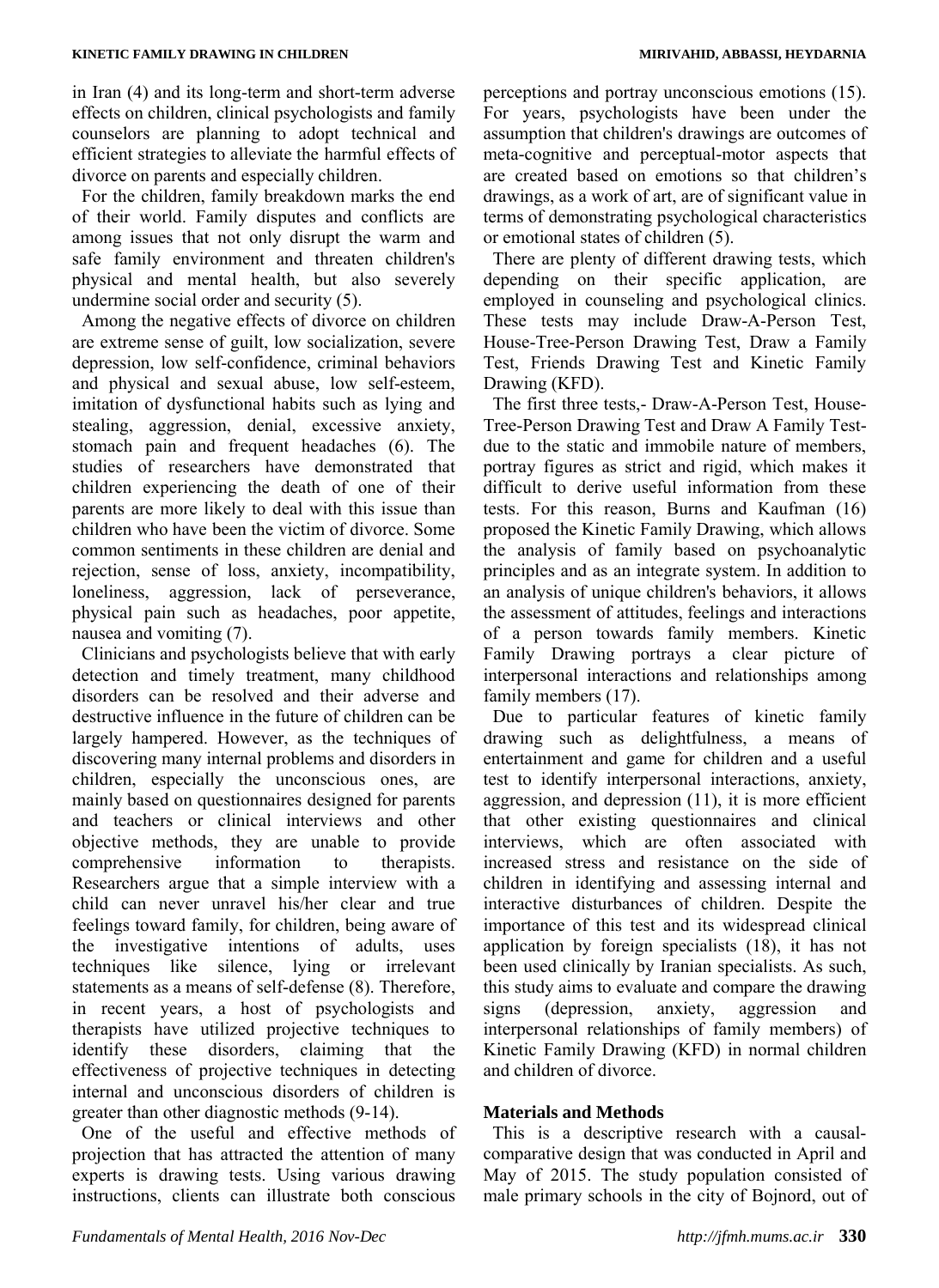which five schools were selected randomly and 30 children of divorce were identified. Based on a profile analysis of children of divorce and participation of teachers and principals, 30 normal children were selected as peers using one-to-one correspondence in terms of factors such as age, sex, educational level, parental education, parental socioeconomic status and place of residence. Prior to the test, necessary explanations were offered to participants and they received parent's consent form. In the absence of parental consent, they were free to withdraw from the study. Inclusion criteria in the group of children of divorce were: being a child of divorce, male gender and studying in the third to sixth grades. To select normal children, for every child of divorce in a class, one of his peers in the same class was chosen. Children that failed to meet the aforementioned criteria were excluded from the study.

## *Research instruments*

*- Kinetic Family Drawing Test:* Burns and Kaufman (16) are among the designers of this test and made significant improvements to this test. They voiced their support for the guidelines which emphasized the depiction of family members "in action". The key parameters of the test include: action, symbol, style, image distance, barriers and drawing characteristics.

Researchers have demonstrated the efficiency of the test in the following cases: it offers a clear picture of interpersonal interactions and relationships between members of a family (17,19); it has systematic orientation and complicate family relationships can only be demonstrated through drawing (18); it is a promising test for cultural studies (20); it holds promises as a suitable means of revealing the unconscious defense mechanisms of children (13); it offers an effective method for evaluating families who had children with muscular dystrophy (19); it is a suitable tool for the evaluation of children with endocrine disorders and anxiety (21); it is a useful technique to assess cognitive features of a family to understand the internal problems in children's behavior (16); it is a developed diagnostic tool for the evaluation of selfconcept (14). McPhee and Wegner evaluated the reliability and validity of kinetic family drawing by studying the drawings of 102 emotionally disturbed children and 162 healthy children. For this purpose, five members of the research team were trained for scoring. The results indicated high reliability of the test (in the range of 0.65 to 0.87) with respect to the variable of style (13). Moreover, Mostkoff and Lazarus examine 50 children (25 girls and 25 boys)

and achieved a reliability of 0.86 to 0.97 for kinetic family drawings in regard to the variables of style and barriers (22). Apart from a review of literature on scoring and interpretation of the test, the researcher used the revised version of the test standardized by Kim and Suh. This version was made of 26 drawing signs which were classified in six major categories of drawing characteristics (erasure, Arm extensions, omission of basic body parts, rotation, shading or crosshatching, Figures on back, fixed posture, omission of family members, error of relative height (of family members), Location of self (by age order and test instructions), distance (physical distance of family members), barriers (walls or obstacles), Actions (Inaction of father figure (non-working father), Inaction of mother figure, inaction of self-figure, exclusion of interaction with family members, exclusion of interaction with self (lack of interpersonal relationship); Symbols (Objects that could be thrown such as a ball (the field of force among the family 1), Objects that emit heat or light (the field of force among the family  $2)$ .), dangerous objects such as gun, sword or fire (the field of force among the family 3), flowers, watering flowers (the field of force among the family 4); and Style (Compartmentalization (intentional separation of family members by lines), edging, underlining (drawing more than one line to cover the lower part of the drawing), encapsulation (drawing members in form of lines and objects). The presence of each signs in the drawing scored one and its absence scored zero, and at the end the frequency of signs in each group was determined and subjected to analysis.

*- Teacher's Report Form of Achenbach System of Empirically Based Assessment (ASEBA):* This form is filled out based on child's condition in the last six months. This form consists of scales designed based on Diagnostic and Statistical Manual of Mental Disorders (DSM-IV-TR) which include emotional, anxiety and physical problems, attention deficit/hyperactivity, bold defiance and normative problems. The items of each scale in this questionnaire consisted of three alternatives, "very true or often true", "somewhat or sometimes true" and "not true", which were scored 2, 1 and 0 respectively. For the standardization of Achenbach System of Empirically Based Assessment in Iran, Minaei first made necessary linguistic, cultural and social adjustments and then applied the checklist to a sample of 1438 subjects including 689 female and 749 males selected from the north, center and south of Tehran and a number clients referring to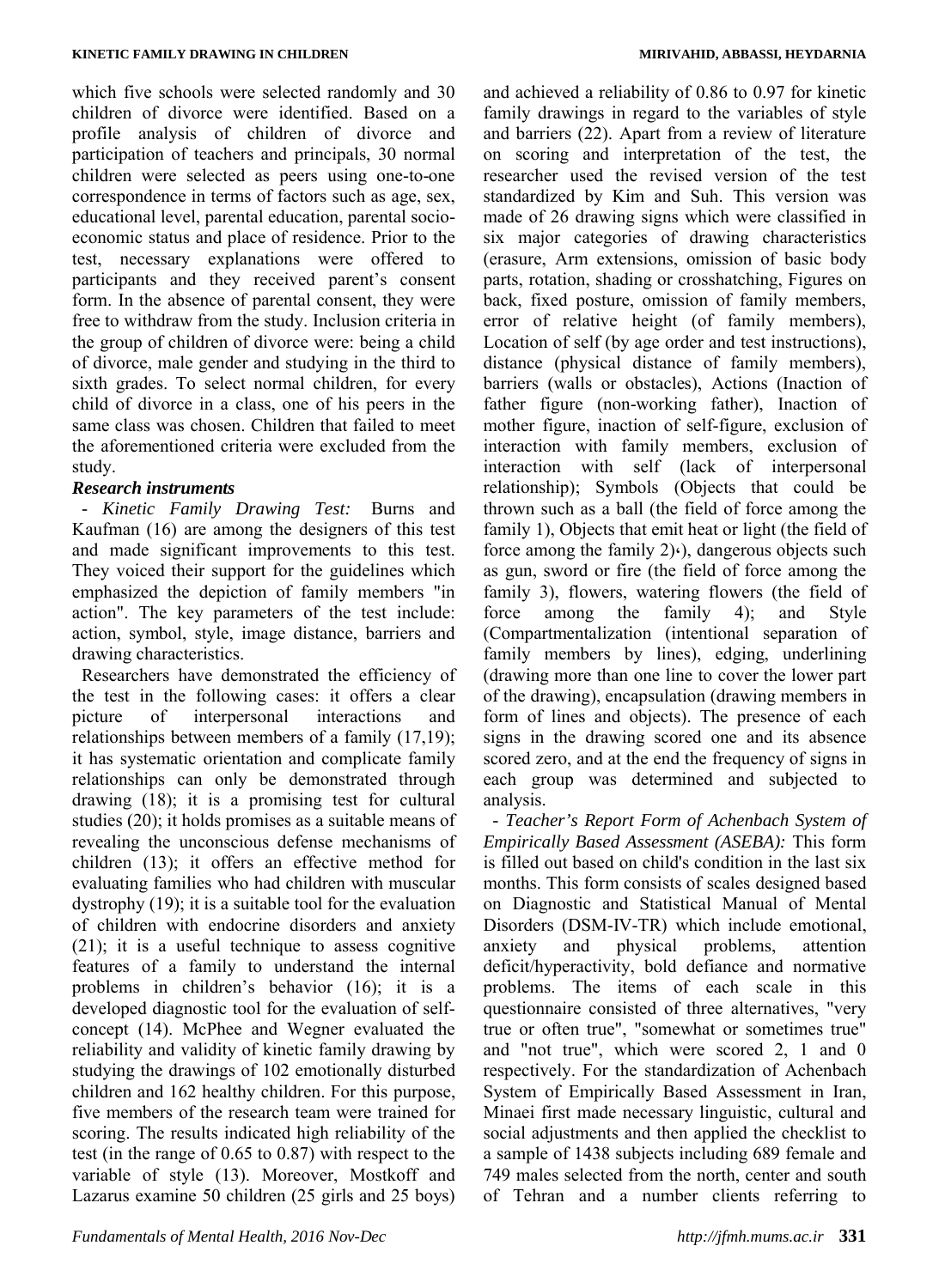psychiatric wards of hospitals. The internal consistency of Achenbach System of Empirically Based Assessment was high (in the range 0.65 to 0.92) for TRF. The alpha coefficients of DSM-IVbased syndromic scales was satisfactory (ranging from 0.62 to 0.92) for the TRF. Moreover, the alpha coefficient of empirically-based syndromic scales was satisfactory (in the range of 0.75 to 0.95) for TRF. The content validity, criterion-related validity and construct validity of this questionnaire have been approved in Iranian society (15,23).

In this study, drawings were given to three trained evaluators for scoring (presence or absence of signs). To avoid assessment bias in scoring, each of the drawings was coded. The teachers' Achenbach form was also scored and the clinical domains of children of divorce were also determined in this form.

Considering the absence of any evidence in regard to the validity and reliability of KFD in Iran, to evaluate the convergent validity of the test, correlation coefficients of the frequency of KFD drawing signs (symptoms of depression, anxiety, aggression and interpersonal relationships) and scores of Achenbach teacher's test were computed for related scales and for each of the evaluators. The results were significant at the level of 0.05 and therefore confirmed the convergent validity of the test. Further, to check the reliability of scoring by evaluators, the frequency of test indicators (determined by evaluators) were compared, but no significant difference was observed in relation to frequency in both normal children and children of divorce  $(p>0.05)$ , which indicated the consistency of evaluators' scoring. The data were analyzed using two-way chi-square test and SPSS 22 software.

# **Results**

Of 60 normal children and children of divorce, 14  $(23.3\%)$  were in the third grade, 16  $(26.7\%)$  in the fourth grade, 12 (20%) in the fifth grade and 18 (30%) in the sixth grade of elementary schools. The number and percentage of normal children and children of divorce were identical in terms of grade level. In Table 1, the frequency of drawing signs in normal children and children of divorce have been shown for each symptom of psychological scales (depression, anxiety, aggression and interpersonal relations) in the kinetic family drawing test. As can be seen, the frequency of drawing symptoms in normal children were as follows: 27 cases of depression (0.15%), 28 cases of anxiety (13.3%), 44 cases of aggression (18.3%) and 57 cases of interpersonal relations (0.19%). Moreover, in children of divorce, the frequency of drawing symptoms were as follows: 96 cases of depression (53.3%), 73 cases of anxiety (34.7%), 92 cases of aggression (38.3%) and 117 cases of interpersonal relationships (39%). According to the table, the frequency of drawing signs in all scales was greater in children of divorce compared to normal children.

The total number of symptoms for each scale is computed by multiplying the number of symptoms of each scale with 30.

**Table 1.** The frequency of drawing symptoms in both groups of normal children and children of divorce for each symptom of psychological scales

| alvoice for each symptom of psychological searcs                        |    |                                           |     |                            |  |  |  |
|-------------------------------------------------------------------------|----|-------------------------------------------|-----|----------------------------|--|--|--|
| <b>Drawing signs</b>                                                    |    | <b>Normal children</b>                    |     | <b>Children of divorce</b> |  |  |  |
|                                                                         |    | Frequency Percentage Frequency Percentage |     |                            |  |  |  |
| Depression<br>(symptoms 1-                                              | 27 | 15                                        | 96  | 53.3                       |  |  |  |
| $5 - 8 - 10 - 15 - 18$                                                  |    |                                           |     |                            |  |  |  |
|                                                                         |    | Total                                     |     |                            |  |  |  |
| Anxiety (3-5-<br>$12 - 15 - 16 - 25$<br>26)                             | 28 | 13.3                                      | 73  | 34.7                       |  |  |  |
|                                                                         |    | Total                                     |     |                            |  |  |  |
| Aggression<br>$(2-4-7-9-16-$<br>$19 - 21 - 25$                          | 44 | 18.3                                      | 92  | 38.3                       |  |  |  |
|                                                                         |    | Total                                     |     |                            |  |  |  |
| Interpersonal<br>relationships<br>$(4-6-8-9-11-$<br>12-13-14-17-<br>24) | 57 | 19                                        | 117 | 39                         |  |  |  |

As shown in Table 2, the results of chi-square test regarding the differences between normal children and children of divorce in drawing sings of kinetic family drawing suggested that of 6 symptoms of depression, 5 were statistically significant between the two groups and only shading and crosshatching was not significantly different. There was a significant difference between the results of normal children and children of divorce in relation to frequency of erasure, omission of family members, location of self, inaction of self-figure, and exclusion of interaction with family members, with the frequency of above scales in children of divorce being greater than normal children.

**Table 2.** Comparison of drawing signs of depression in normal children and children of

| divorce                                     |        |   |     |     |                                   |  |  |  |
|---------------------------------------------|--------|---|-----|-----|-----------------------------------|--|--|--|
| Drawing signs of depression Normal Children |        |   |     |     | Chi<br>children of divorce square |  |  |  |
|                                             | requen | æ | enc | .ag |                                   |  |  |  |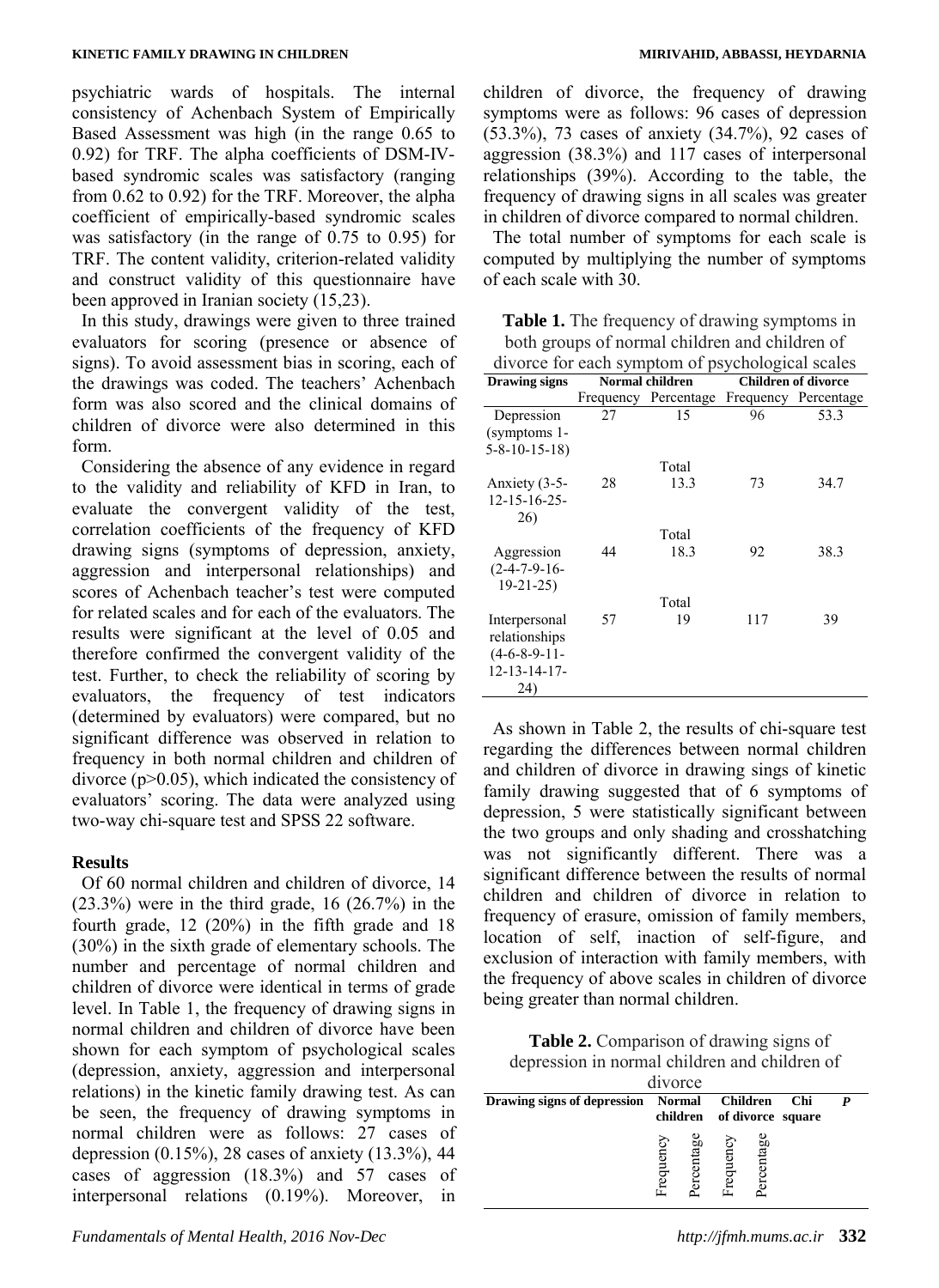#### **KINETIC FAMILY DRAWING IN CHILDREN MIRIVAHID, ABBASSI, HEYDARNIA**

| 9                           | 30 |    |    |       |                                                                                                      |
|-----------------------------|----|----|----|-------|------------------------------------------------------------------------------------------------------|
| 6                           | 20 | 8  |    |       | 0.542                                                                                                |
|                             |    |    |    |       |                                                                                                      |
|                             |    |    |    |       |                                                                                                      |
|                             |    |    |    |       |                                                                                                      |
| 3                           | 10 |    | 50 |       |                                                                                                      |
| $\mathfrak{D}$              |    |    |    |       | 0.005                                                                                                |
| $\mathcal{D}_{\mathcal{A}}$ | 67 | 18 | 60 | 19 20 | 0.001                                                                                                |
|                             |    |    |    |       |                                                                                                      |
|                             |    |    |    | 15    | 22 73.3 11.27 0.001<br>0.37<br>26.7<br>5 16.7 22 73.3 19.46 0.001<br>11.42 0.001<br>6.7 11 36.7 7.95 |

As shown in Table 3, of 7 drawing sings of anxiety, only 5 were statistically significant between the two groups. There was a significant difference between the results of normal children and children of divorce in terms of the frequency of omission of basic body parts, barriers (walls or obstacles), inaction of self-figure, dangerous situation and underlining, and the frequency of all above scales in children of divorce was greater than normal children.

**Table 3.** Comparison of drawing signs of anxiety in normal children and children of divorce

| Drawing signs of anxiety |                | Normal<br>children | <b>Children</b><br>of divorce square |            | Chi   | P     |
|--------------------------|----------------|--------------------|--------------------------------------|------------|-------|-------|
|                          | Frequency      | Percentage         | Frequency                            | Percentage |       |       |
| Omission of basic body   | 6              | 20                 | 15                                   | 50         | 5.93  | 0.015 |
| parts                    |                |                    |                                      |            |       |       |
| Shading and              | 6              | 20                 | 8                                    | 26.7       | 0.373 | 0.542 |
| crosshatching            |                |                    |                                      |            |       |       |
| <b>Barriers</b>          | 1              | 3.33               | 13                                   | 43.3       | 13.41 | 0.0   |
| Inaction of self-figure  | 2              | 6.7                | 11                                   | 36.7       | 7.954 | 0.005 |
| Dangerous situation      | $\overline{2}$ | 6.7                | 14                                   | 46.7       | 12.27 | 0.0   |
| Underlining              | 1              | 3.33               | 9                                    | 30         | 7.68  | 0.006 |
| Encapsulation            | 10             | 3.33               | 14                                   | 46.7       | 1.11  | 0.292 |

As seen in Table 4, of 8 sings of aggression, 4 were significantly different between the two groups. The results of normal children and children of divorce were significantly different in relation to the frequency of fixed posture, dangerous situation, objects that could be thrown such as a ball (the field of force among the family 1), underlining, omission of basic body parts, barriers (walls or obstacles) inaction of self-figure, and dangerous situation, and the frequency of all above scales in children of divorce was higher than normal children.

**Table 4.** Comparison of drawing signs of aggression in normal children and children of

| agglession in normal children and children of   |  |                            |  |  |  |  |  |  |
|-------------------------------------------------|--|----------------------------|--|--|--|--|--|--|
| divorce                                         |  |                            |  |  |  |  |  |  |
| Drawing signs of aggression Normal Children Chi |  | children of divorce square |  |  |  |  |  |  |

|                              | Frequency | Percentage | Frequency | Percentage |       |       |
|------------------------------|-----------|------------|-----------|------------|-------|-------|
| Arm extensions               | 14        | 46.7       | 13        | 43.3       | 0.067 | 0.795 |
| Rotation                     | 2         | 6.7        | 5         | 16.7       | 1.45  | 0.228 |
| fixed posture                | 6         | 20         | 15        | 50         | 5.93  | 0.015 |
| Error of relative height (of | 14        | 46.7       | 17        | 56.7       | 0.601 | 0.438 |
| family members)              |           |            |           |            |       |       |
| Dangerous situations         | 2         | 6.7        | 14        | 46.7       | 12.27 | 0.0   |
| Objects that could be        | 3         | 10         | 14        | 46.7       | 9.93  | 0.002 |
| thrown such as a ball (the   |           |            |           |            |       |       |
| field of force among the     |           |            |           |            |       |       |
| family 1                     |           |            |           |            |       |       |
| Dangerous objects such as    | 2         | 6.7        | 5         | 16.7       | 1.45  | 0.225 |
| gun, sword and fire          |           |            |           |            |       |       |
| Underlining                  | 1         | 3.33       | 9         | 30         | 7.68  | 0.006 |

As shown in Table 5, of 11 symptoms of interpersonal relationships, 5 were statistically significant in the two groups in terms of frequency. Moreover, there was a significant difference between the results of normal children and children of divorce in relation to omission of family members, physical distance of family members, barriers (walls or obstacles), exclusion of interaction with family members, compartmentalization (intentional separation of family members by lines), and the frequency of all above scales in children of divorce were higher than normal children.

|  | <b>Table 5.</b> Comparison of drawing sings of |  |  |  |
|--|------------------------------------------------|--|--|--|
|  | interpersonal relationships                    |  |  |  |

| mici personar relationships  |                |               |            |                 |        |       |  |  |
|------------------------------|----------------|---------------|------------|-----------------|--------|-------|--|--|
| Drawing signs of             |                | <b>Normal</b> |            | <b>Children</b> | Chi    | P     |  |  |
| interpersonal relationships  |                | children      | of divorce |                 | square |       |  |  |
|                              | Frequency      | Percentage    | Frequency  | Percentage      |        |       |  |  |
| Rotation                     | $\overline{c}$ | 6.7           | 5          | 16.7            | 1.45   | 0.228 |  |  |
| Figures of back              | $\mathbf{1}$   | 3.33          | 3          | 10              | 1.07   | 0.301 |  |  |
| Omission of family           | 5              | 16.7          | 22         | 73.3            | 19.46  | 0.0   |  |  |
| members                      |                |               |            |                 |        |       |  |  |
| Error of relative height (of | 14             | 46.7          | 17         | 56.7            | 0.601  | 0.438 |  |  |
| family members)              |                |               |            |                 |        |       |  |  |
| Physical distance of         | 5              | 16.7          | 14         | 46.7            | 6.23   | 0.012 |  |  |
| family members               |                |               |            |                 |        |       |  |  |
| <b>Barriers</b>              | 1              | 3.33          | 13         | 43.3            | 13.41  | 0.0   |  |  |
| Inaction of father figure.   | 7              | 23.3          | 12         | 40              | 1.92   | 0.165 |  |  |
| Inaction of mother figure    | 10             | 33.3          | 13         | 43.3            | 0.635  | 0.426 |  |  |
| Exclusion of interaction     | 3              | 10            | 13         | 43.3            | 8.523  | 0.004 |  |  |
| with family members          |                |               |            |                 |        |       |  |  |
| Compartmentalization         | 2              | 6.7           | 10         | 33.3            | 6.66   | 0.010 |  |  |
| Edging                       | 2              | 6.7           | 5          | 16.7            | 1.45   | 0.228 |  |  |

According to the results of Chi-square test regarding the differences between normal children and children of divorce in drawing sings of kinetic family drawing, of 26 drawing sings, 16 were significant different between the two groups. There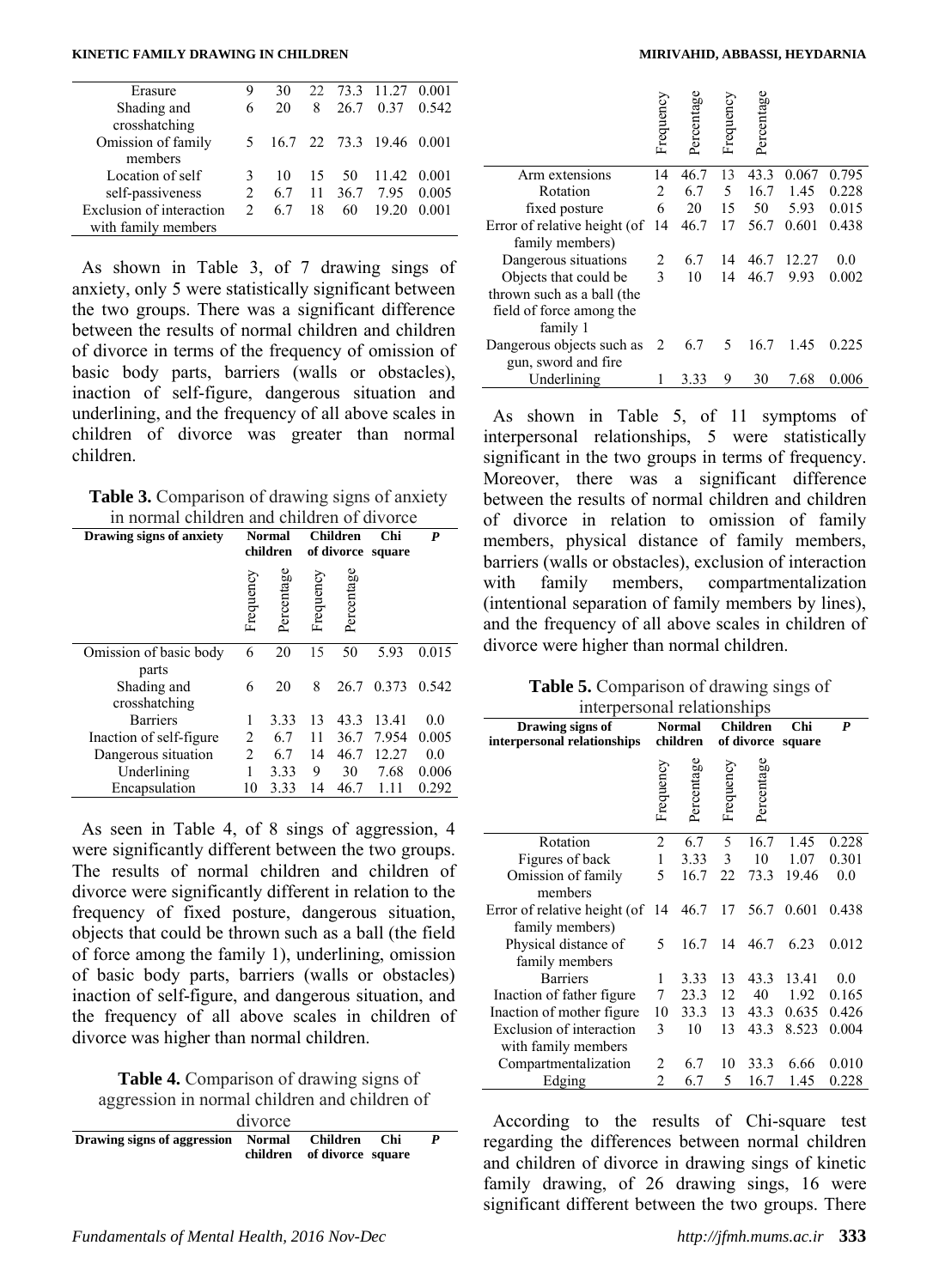was a significant difference between the results of normal children and children of divorce in relation to the frequency of erasure, omission of basic body parts, fixed posture, elimination of family members, location of self, physical distance with family members, barriers (walls or obstacles) inaction of self-figure, dangerous situation, exclusion of interaction with self, exclusion of interaction with family members, Objects that could be thrown such as a ball (the field of force among the family 1), compartmentalization (deliberate separate of family members using lines), underlining, and the frequency of all above scales in children of divorce was greater than normal children. In contrast, the frequency of objects that emit heat or light (the field of force among the family 2), flowers, watering flower (the field of force among the family 4) in normal children was higher than children of divorce, and the two groups were significantly different in this regard.

#### **Discussion**

This study aimed to compare drawing sings of kinetic family drawing in normal children and children of divorce. According to the results, the two groups were significantly different in 5 symptoms of depression in kinetic family drawing, but this difference was not significant in one case (shading and crosshatching). This is consistent with the findings of (2,3,5,6,8,11,13-16,24-28). The above findings can be explained with regard to the fact that the most important family issues affecting childhood depressions were parent's separation and children's living with one parent, which intensified depression, especially in children of divorce (1). Ghorbani (2) examined depression in normal children and children of divorce, finding that the prevalence of depression in children of divorce (26%) was three times higher than normal children (8%). The drawing signs of shading and crosshatching were not significantly different between the two groups. It is because primary children in Iranian culture tends to scrawl at the bottom of their drawings using various colors that symbolizes grass or the floor, which is often either stimulated by training or rooted in the culture. It should be noted that shading and crosshatching is more evident in middle school students for most primary teachers encourage children to use different colors, so their shading is not of the desirable quality.

According to the findings, of 7 sings of anxiety in kinetic family drawing, 5 were significantly different between the two groups, but this difference was not significant for two signs of crosshatching and encapsulation. The results are in agreement with those of (5,10,11,16, 22,26,29,30). Divorce is a stressful event that causes anxiety in children. Low cohesion in divorce and parental conflict before and after the divorce deteriorate the confidence and undermine sense of responsibility in children (1). Fan (11) investigated the kinetic family drawing in children from different family backgrounds, finding that by changing family structure, stress and anxiety in built up in children and with the continuation of this struggle, anxiety grows. Anxious children have a tendency of strong self-criticism and effort to prepare the ground for their destruction. These dangerous situations are evident in their drawings.

Dadsetan (10) found a series of symptoms in drawings of anxious children including: using black pencil and drawing black spots, drawing very light or dark lines, drawing little men and excessive use of the color purple. The results of the present study, in keeping with this study, suggest that the frequency of above signs in children of divorce is significantly higher than normal children. In addition to shading and crosshatching, encapsulation was another symptoms that did not vary significantly between the two groups. This is mainly due to the high frequency of encapsulation in all primary school children, which is rooted in their lack of expertise in drawing shapes is details. That most primary children refuse to draw fingers, toes, torso and arms that fit with other body parts is due to their low painting skills. This finding is inconsistent with the results of Kim and Sue (16).

According to the findings of this study, of 8 signs of aggression in kinetic family drawing, 4 were significantly different between the two groups. The results are in agreement with the study of Spigelman et al (28) and similar studies (6,8,14,22-27,31). The above finding can be explained with regard to the fact that one common behavioral disorder in children is aggression caused by their parents' divorce, which can exert disastrous effects on a child's life. Also, boys are more susceptible to negative effects of divorce and they are more likely to resort to external and controlled behaviors such as aggression and misconducts as a reaction to their parental divorce (1). Yaghoubi et al. (6) in their study on aggression in normal children and children of divorce reported that children are forced to make a decision at the time of divorce to either defend their parents or withdraw from them. With increased conflicts, attachment becomes more insecure and anxiety grows, thereby resulting in severe aggression in children.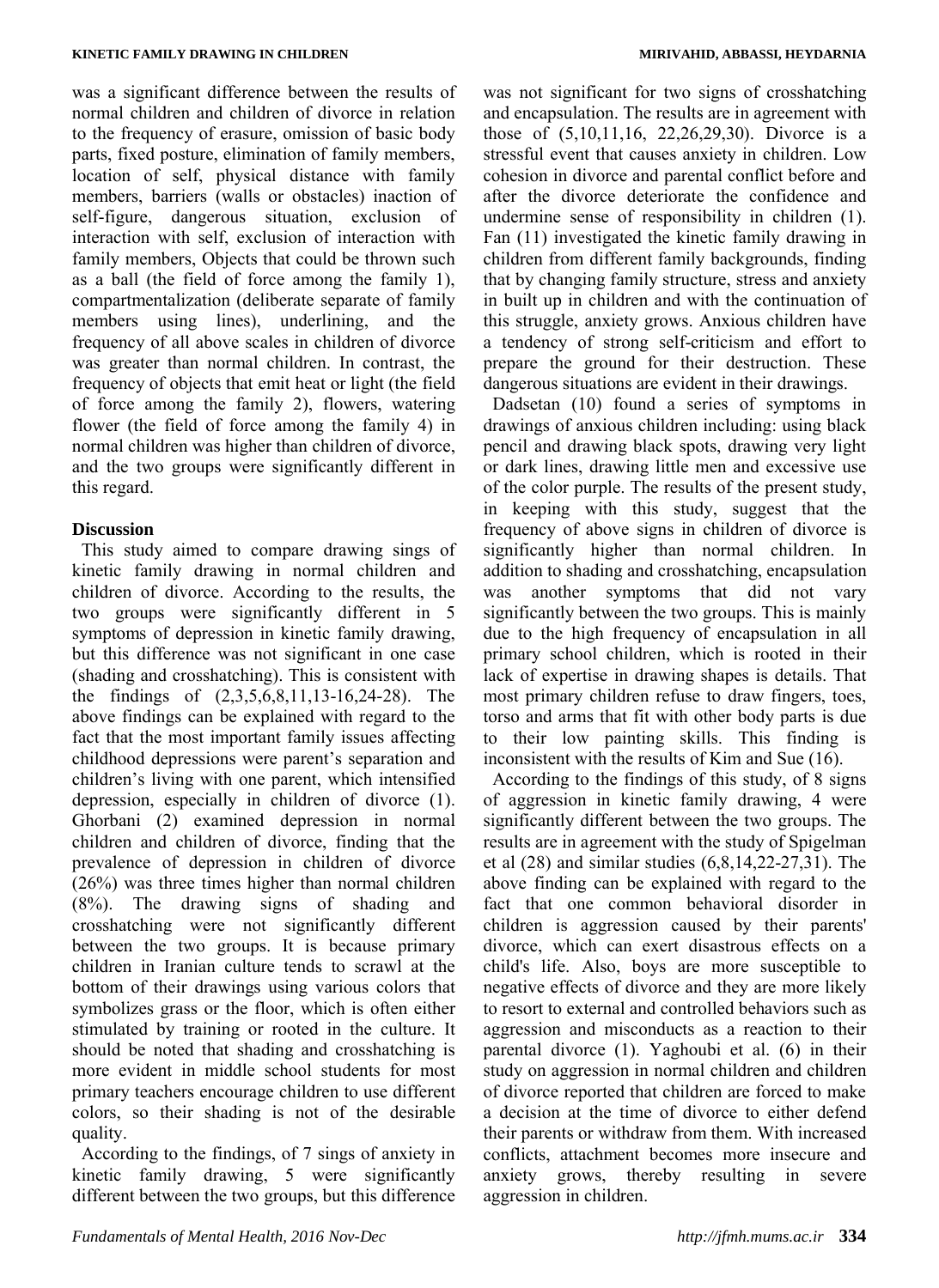Spigelman et al (28) examined the family drawing of children of divorce and normal children, reporting that the former group displayed greater anxiety when witnessing their parental conflict and perceived their environment as aggressive, which led to gradual change in their character.

The two groups of normal children and children of divorce were not significantly different in arm extensions. It is consistent with the finding of Kim and Suh (16) according to which such arm extension is a sign of environmental dominance. However, it is not in agreement with the findings of Pourahmadi et al (9) who considered arm extension as a sign of aggression.

Moreover, the results did not show a significant difference between normal children and children of divorce in regard to the sign of rotation. The low frequency of this sign in drawings of the two groups showed little difference. This is also consistent with the study of Kim and Suh (16) who perceived rotation as a sign of jealousy and rejection of a particular person by the aggressive child.

According to the results of the present study, of 11 signs of interpersonal relationships in kinetic family drawings, 5 were significantly different between the two groups. The findings are in agreement with the results of (11,14,16,27,31). The above findings can be explained in that children whose parents are on the verge of divorce or already separated, have bitter experiences of conflict, tension and struggles and consequently low interpersonal relationships in the family, which reduce their self-confidence and increase their need to feel safe, supported and defended. By drawing barriers and obstacles, children actually protect themselves against stress (27).

Sajedi and Habibi (32) demonstrated that children of divorce and normal children were different in terms of individual and social adjustment and interpersonal relationship with family members,

with the children of divorce scoring lower mean scores in all above scales.

The new findings revealed the significant differences between two signs of "objects that emit heat or light (the field of force among the family 2) and "flowers, watering flowers" (the field of force among the family 4). Unlike other symptoms, the prevalence of these symptoms in normal children was higher than children of divorce. This is inconsistent with the findings of Kim and Suh (16) who perceived the first sign as the propensity towards love, dependence and implication of depression, and the second sign as a desire for care and compassion (which emanates from the absence of love and hatred). This difference can be explained in terms of particular view of society and culture, because light is the source of hope and kindness and flowers is a sign of hope, peace, with most children using both or one of the signs in their drawings. This is in agreement with the findings of Heydari and Rahimi (3) and Moradi Motlagh, Abedin and Heydari (15).

The Kinetic Family Drawing Test was only implemented on a group of normal male children and children of divorce in the city of Bojnord. It is recommended that future studies focus on both female and male children in other population groups. Given that the drawing can be influenced by the psychological state of a person during the test, it is better to run the test at different time intervals.

# **Conclusion**

Kinetic Family Drawing Test is useful test that marks a transition from unconscious defense mechanisms to the reception of genuine and lessdefensive response. As a result, it can be used for the detection and diagnosis of psychological disorders of children at schools, clinics and counseling centers to prevent their devastating impact on children in the future.

# *References*

1. Schroeder CS, Gordon BN. [Assessment and treatment of childhood problems: A clinician's guide to clinical psychologists and psychiatrists]. Firoozbakht M. (translator). Tehran: Danzheh; 2002: 263-6. (Persian)

2. Ghorbani B. [The comparison of depression in children and adolescents of normal families and families seeking divorce in Isfahan]. Knowledge and research in psychology 2006; 27: 95-112. (Persian)

3. Heydari M, Rahimi F. [Psychological profile of six years old children in Isfahan from different economic classes based on two drawing tests of family and friends]. Knowledge and research in psychology 2006; 27: 51-68. (Persian)

4. National Organization for Civil Registration. [cited 2014 Jan 9]. Available from: http://www.sabteahval.ir.

5. Iravani M, Valizadeh Sh, Shafieifard Y. [The comparison of drawing indices of children coming from dysfunctional and normal families]. Applied psychology 2007; 2(5): 9-22. (Persian)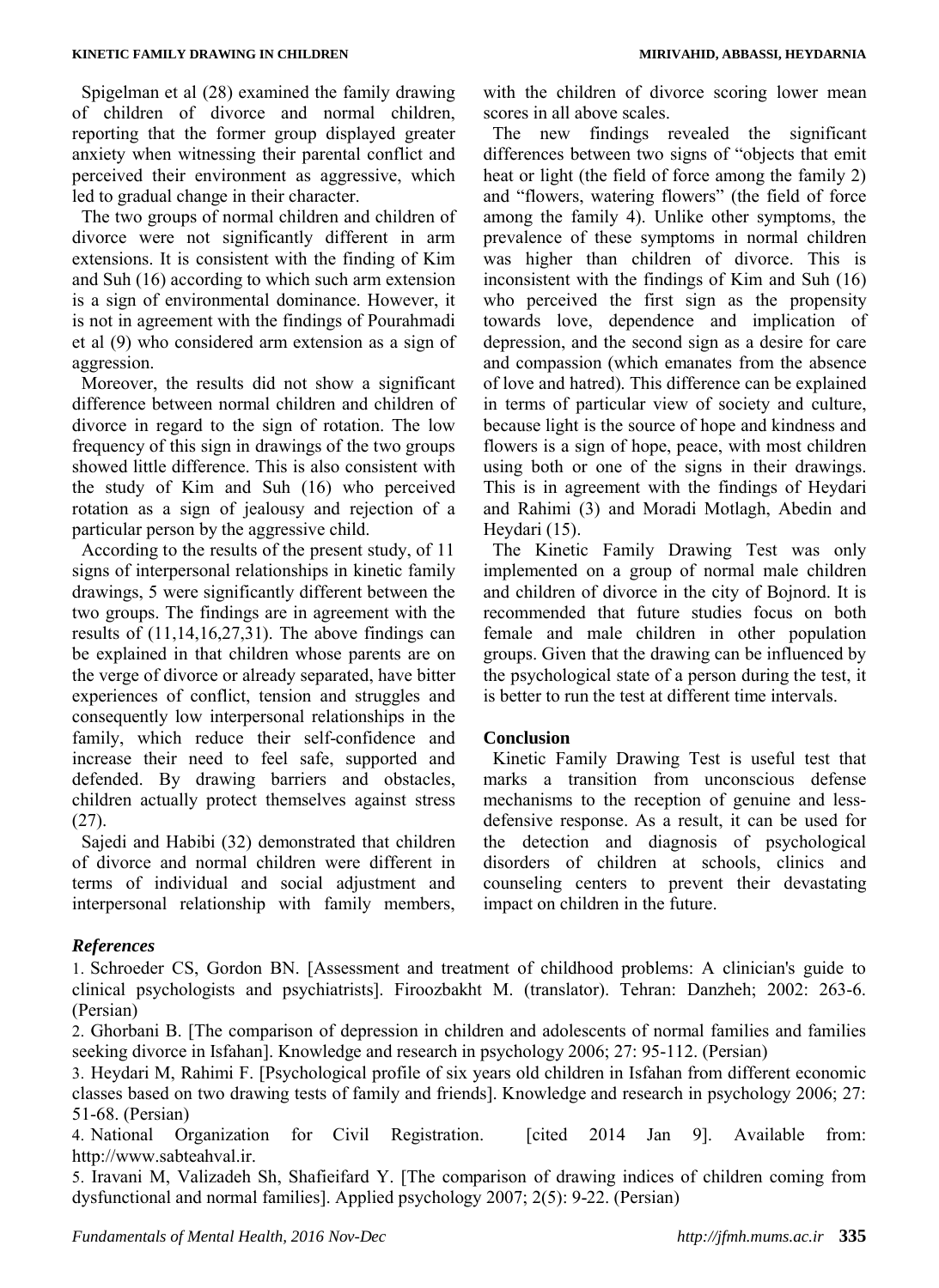#### **KINETIC FAMILY DRAWING IN CHILDREN MIRIVAHID, ABBASSI, HEYDARNIA**

6. Yaghoubi K, Sohrabi F, Mofidi F. [The analysis and comparison of aggression in normal children and those of the divorced parents]. Psychological Studies 2011; 7(1): 97-110. (Persian)

7. Amato PR, Keith B. Parental divorce and the well-being of children: a meta-analysis. Psychol Bull 1991; 110(1): 26-46.

8. Mazaheri MA, Mehdipour S, Anari A. [Family drawing test on hurt children in Bam earthquake]. Research in psychological health 2008; 2(2): 41-50. (Persian)

9. Pourahmadi E, Abedin, A, Pakdaman S, Shaieri M, Jalali M. [Comparison of "draw-a-person" test elements in oppositional defiant disorder and normal children]. Journal of behavioral sciences 2009; 3(3): 209-16. (Persian)

10. Dadsetan P. [Personality assessment of children based on drawing tests]. Tehran: Roshd; 2004: 83-84. (Persian)

11. Fan RJ. A study on the kinetic family drawings by children with different family structures. Int J Arts Educ 2012; 10(1): 173-204.

12.Im YH, Oh SG, Chung MJ, Yu JH, Lee HS, Chang JK, et al. A KFD web database system with an objectbased image retrieval for family art therapy assessments. Arts Psychother 2010; 37(3): 163-71.

13. McPhee JP, Wegner KW. Kinetic-Family-Drawing styles and emotionally disturbed childhood behavior. J Pers Assess 1976; 40(5): 487-91.

14. Elin N, Nucho AO. The use of kinetic family drawing as a diagnostic tool in assessing the child's selfconcept. Art Psychotherapy 1979; 6(4): 241-7.

15. Moradi Motlagh M, Abedin A, Heydari M. [The assessment of the distinctive indicators in self-figure drawings of three groups of children with internalizing problems, externalizing problems, and normal children]. Journal of clinical psychology 2009; 1(1): 19-34. (Persian)

16. Kim JK, Suh JH. Children's kinetic family drawings and their internalizing problem behaviors. Arts Psychother 2013; 40(2): 206-15.

17. Handler L, Habenicht DJ. The kinetic family drawing technique: A review of the literature. J Pers Assess 1994; 62(3): 440-64.

18. Nurse AR. [Family assessment: Effective uses of personality tests with couples and families]. Nurse AR. Tehran: Sokhan; 2010. (Persian)

19. Siegel IM, Kornfeld MS. Kinetic Family Drawing Test for evaluating families having children with muscular dystrophy. Phys Ther 1980; 60(3): 293-8.

20. Wegmann P, Lusebrink VB. Kinetic Family Drawing scoring method for cross-cultural studies. Arts Psychother 2000; 27(3): 179-90.

21. Tharinger DJ, Stark KD. A qualitative versus quantitative approach to evaluating the Draw-A-Person and Kinetic Family Drawing: A study of mood-and anxiety-disorder children. Psychol Assess 1990; 2(4): 365- 75.

22.Indra AC. Use of the Kinetic family drawing as a diagnostic tool in assessing family cohesion. MA. Dissertation. Emporia State University, The division of Psychology and Special Education, 1999: 56-63.

23. Minaei A. [Adaptation and standardization of Achenbach child behavior checklist, self-assessment questionnaire, and teacher report form]. Research on exceptional children 2006; 19(1): 529-58. (Persian)

24. O'brien RP, Patton WF. Development of an objective scoring method for the Kinetic Family Drawing. J Pers Assess 1974; 38(2): 156-64.

25. Salehi A, Oliayizand Sh, Bahrami H. [The relationship between family members' communication and their assessment worth in the drawings of 4-6 years old children in Tehran]. Knowledge and research in psychology 2004; 19: 93-108. (Persian)

26. Lavasani AS. [The comparison of learning disorders in divorce and normal children using HTP and DAP tests]. Journal of exceptional education 2007; 68: 64-77. (Persian)

27.Isaacs MB, Levin IR. Who's in my family? A longitudinal study of drawings of children of divorce. J Divorce 1984; 7(4): 1-21.

28. Spigelman G, Spigelman A, Englesson IL. Analysis of family drawings: A comparison between children from divorce and non-divorce families. J Divorce Remarr 1993; 18(1-2): 31-54.

29. Faez Z, Borjali A. [The analysis and comparison of the characteristics of family drawing in divorce and non-divorce children in preschool stage]. Journal of educational psychology 2006; 4: 209-29. (Persian)

30. Moradi K, Skandari H, Borjali A. [The characteristics of Draw-A-Person and Draw A Family Tests]. School's counselor 2007; 3(1): 46-53. (Persian)